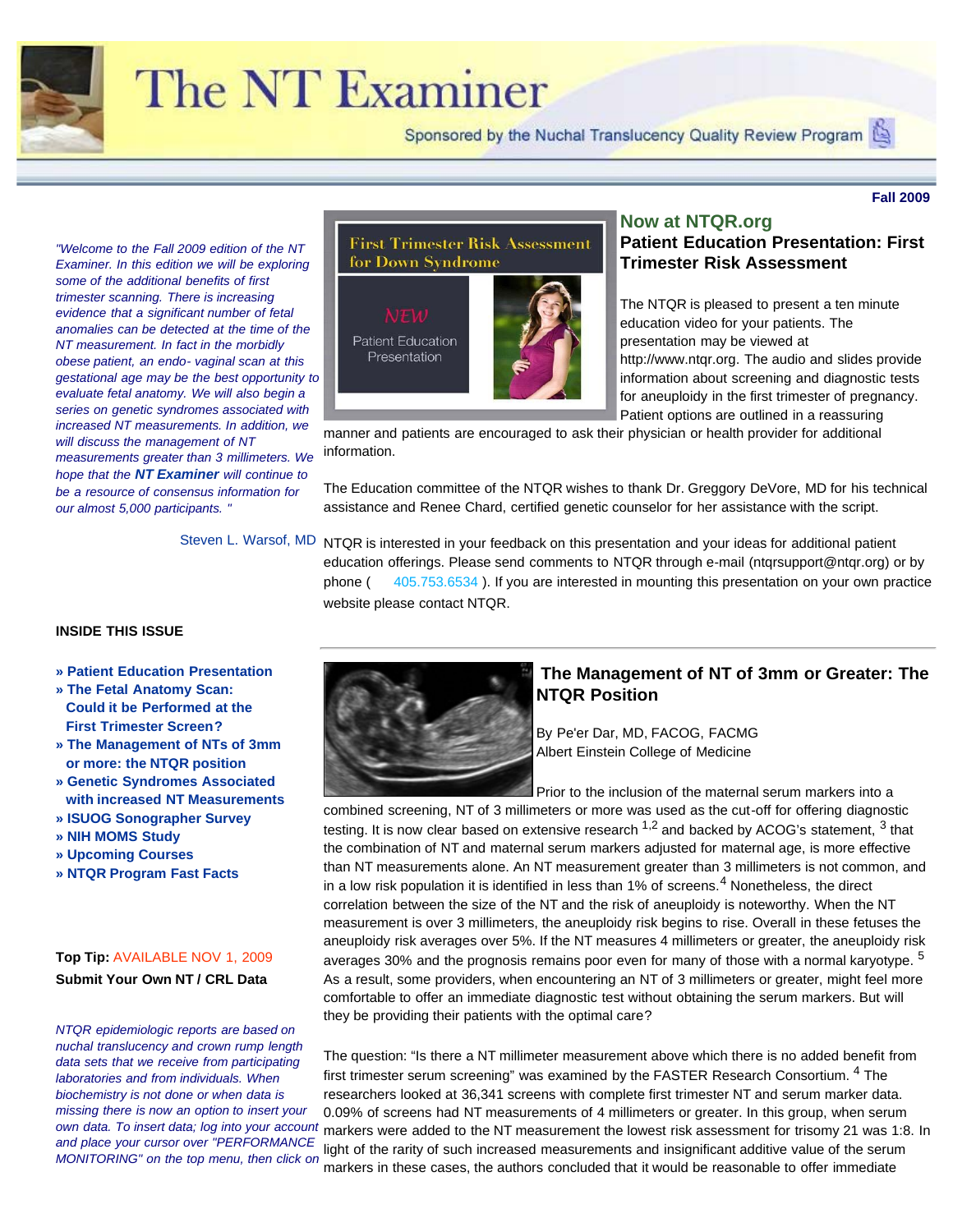*"Data Submission." The screen will allow you to insert individual data sets and also allow you to upload data directly to NTQR in MS Excel spreadsheets. Most laboratories will provide complete data sets to clinicians upon request and these may be forwarded to NTQR as well. NTQR "cleans" the data that we receive to eliminate duplicates. For more information e-mail [ntqrsupport@ntqr.org.](mailto:ntqrsupport@ntqr.org)*

invasive testing if the NT were greater than or equal to 4mm and without obtaining serum markers.

When NT measured between 3 and 4mm, the lowest risk assessment for trisomy 21 was 1:1479 and 8% of patients had a risk assessment lower than 1:200. It is reasonable to assume that some of the patients with similar results may elect not to proceed with invasive testing after receiving their complete risk assessment. Therefore, it is the NTQR committee position that in an era in which access to diagnostic testing is offered to all women regardless of their age, patients who initially elect a screening approach should benefit from the comprehensive test at all levels of NT. While it is reasonable to assume that over certain maternal age the addition of serum markers to NT's that measure between 3 and 4 mm might have a limited value, the data to support this assumption is lacking. Hopefully future reports will clarify the impact of maternal age in counseling these patients. Patients with NT of 4mm or greater should be advised of the limited additive value of the serum markers and may be offered the option of an immediate diagnostic test without obtaining the serum markers.

#### **REFERENCES**

1 Malone FD, Canick JA, Ball RH, Nyberg DA, Comstock CH, Bukowski R, et al. First-trimester or second-trimester screening, or both, for Down's syndrome. N Engl J Med. 2005;353:2001–2011

<sup>2</sup> Avgidou K, Papageorghiou A, Bindra R, Spencer K, Nicolaides KH. Prospective first-trimester screening for trisomy 21 in 30,564 pregnancies. Am J Obstet Gynecol. 2005;192:1761–1767

<sup>3</sup> ACOG Committee on Practice Bulletins. ACOG Practice Bulletin No. 77: screening for fetal chromosomal abnormalities. Obstet Gynecol. 2007;109(1):217-27

4 Comstock CH, Malone FD, Ball RH, Nyberg DA, Saade GR, Berkowitz RL, et al; FASTER Research Consortium. Is there a nuchal translucency millimeter measurement above which there is no added benefit from first trimester serum screening? Am J Obstet Gynecol. 2006;195(3):843-7

5 Pandya PP, Kondylios A, Hilbert L, Snijders RJ, Nicolaides KH. Chromosomal defects and outcome in 1015 fetuses with increased nuchal translucency. Ultrasound Obstet Gynecol. 1995; 5(1):15-9

<span id="page-1-0"></span>

## **The Fetal Anatomy Scan: Could it be Performed at the time of the First Trimester Screen?**

By Karin M. Fuchs, MD, Ilan E. Timor-Tritsch, MD, RDMS Mary E. D'Alton, MD

Over the last decade, risk assessment for Down syndrome has shifted from the second trimester to the first trimester. Although the first trimester nuchal translucency scan may detect a small proportion of fetal structural malformations, fetal anatomy is not routinely assessed until the fetal anatomical survey is performed in the second trimester between 18 and 22 weeks. The development of high frequency transvaginal ultrasound transducers, however, has led to vastly improved ultrasound resolution and improved visualization of fetal anatomy earlier in gestation. In the morbidly obese patient a transvaginal late first trimester scan may be the best opportunity to visualize fetal anatomy.

In a prospective cross-sectional study of over two hundred women between 11 and 14 weeks' gestation, Timor-Tritsch et al demonstrated that trained sonographers could successfully visualize 37 anatomic structures in 64-99% of cases. <sup>1</sup> Souka et al also found that non-cardiac anatomy was seen in 84% of patients with a crown rump length (CRL) of 45-54 mm and in 96% with CRL more than 65 mm. <sup>2</sup> With an improved understanding of fetal development, there is a growing body of literature reporting the detection of a number of structural anomalies between 11 and 14 weeks. For example, there have been several reports of early detection of anomalies of the urinary tract <sup>3</sup> and within the developing skeletal system. <sup>4</sup> The anterior abdominal wall of the fetus can also be well visualized early in gestation, and there have been reports of omphalocele and gastroschisis detected in the first trimester as well as body stalk anomaly, Pentalogy of Cantrel, and ectopia cordis. 5,6. While certain anomalies of the central nervous system and heart cannot be diagnosed between 11 and 14 postmenstrual weeks, there have been numerous case reports demonstrating the detection of congenital and major anomalies of the central nervous system (CNS) using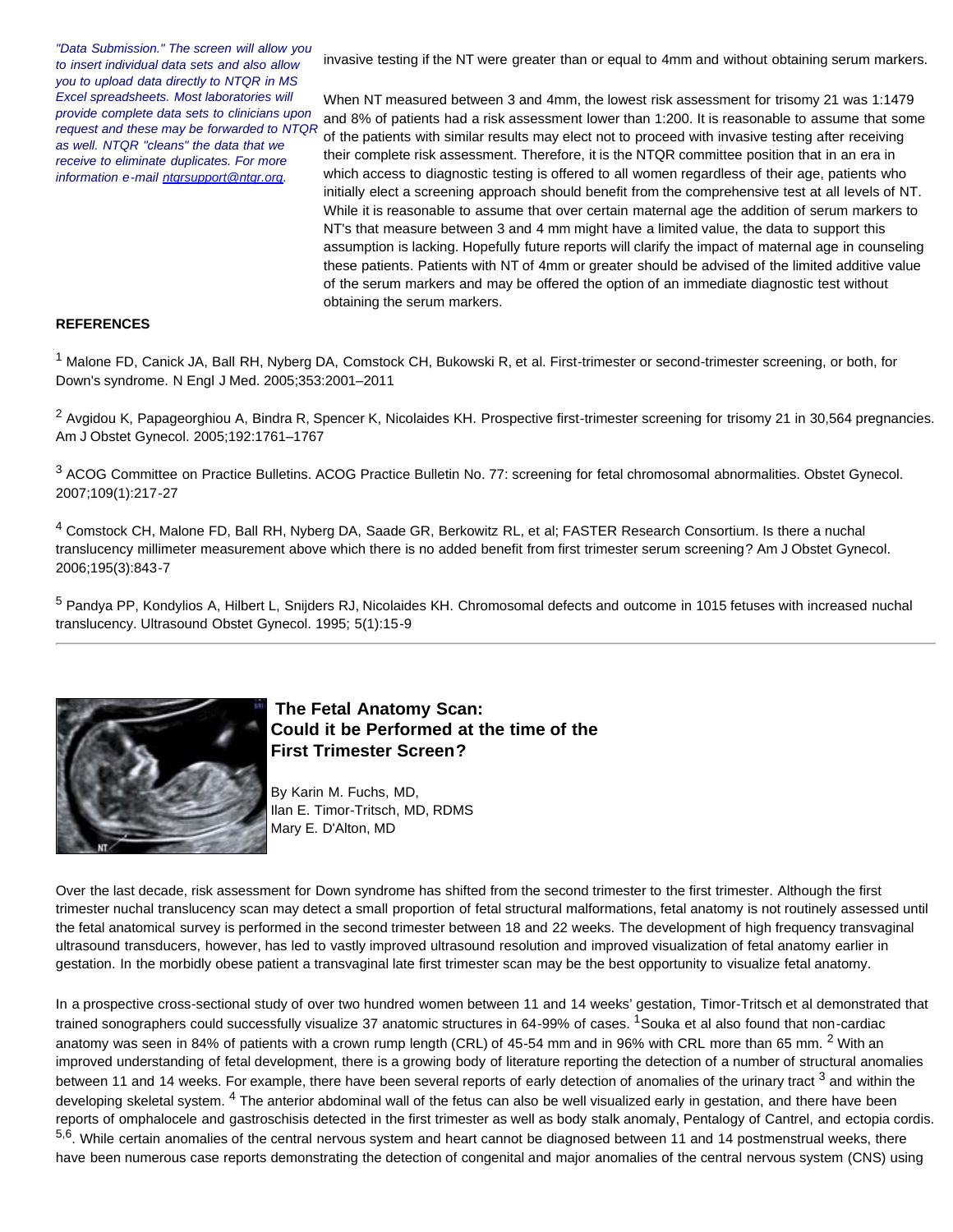transvaginal ultrasound in the first trimester. 7-10

With the growing success in visualizing fetal anatomic structures and identifying structural anomalies in the first-trimester, several studies have assessed the ability of a formal first-trimester anatomic survey to detect fetal structural malformations. These pilot studies have reported detection rates that are comparable to those achieved by the routine second-trimester anatomic survey (Table 1). <sup>11</sup> In the majority of studies evaluating the role of a first trimester anatomic survey, fetal anatomy was assessed in the first trimester and again in the second trimester as part of a two-stage protocol. Among 20 studies, seven reported relatively low detection rates ranging between 16-41%, whereas the majority of the remaining 13 studies reported detection rates well over 50% (range 48-84%). After the second trimester ultrasound, the majority of these two-stage protocols reported detection of more than 75% of major fetal malformations (range 48-100%). Despite the promising detection rates, these published studies varied significantly with regard to the populations screened, the gestational age at which the scan was performed, the use of transvaginal ultrasound, the training and experience of the practitioner performing the scan, and the time allowed for the anatomic survey.

Given improving technology and the shift of prenatal diagnosis into the first trimester, a routine first trimester anatomic survey may be both feasible and convenient. Before a first trimester survey of fetal anatomy can be introduced into widespread clinical practice, however, formal research studies will have to be conducted to determine its diagnostic capability as a screening tool for the general population and to determine if it should be added to the current screening paradigm. In addition, concerns regarding the relative cost and potential burden of the first-trimester anatomic survey on the healthcare system will have to be addressed. If the clinical utility of a first trimester ultrasound is ultimately proven, efforts must also be focused on developing of a standardized training program and on developing a quality assurance program similar to that currently in place for nuchal translucency measurements.

## **Table 1: Detection rates of 1st and 2nd trimester ultrasound screening for fetal structural malformations**

Adapted from Timor, et al. 2009<sup>11</sup>

|                 | Year | <b>Gestational</b><br>Age | $\mathsf{n}$ | 1 <sup>st</sup> Trimester<br><b>Sensitivity</b> | 2 <sup>nd</sup> Trimester<br><b>Sensitivity</b> |
|-----------------|------|---------------------------|--------------|-------------------------------------------------|-------------------------------------------------|
| Achiron         | 1991 | $ 9 - 13 $                | 800          | 57                                              | 93                                              |
| Yagel           | 1995 | $13 - 16$                 | 536          | 84                                              | 89                                              |
| Hernandi        | 1997 | 11'0 - 14'6               | 3991         | 55                                              | 69                                              |
| Economides      | 1998 | 12'0 - 13'6               | 1632         | 65                                              | 82                                              |
| D'Ottavio       | 1997 | 14                        | 4078         | 61                                              | 89                                              |
| <b>Withlow</b>  | 1999 | 11'0 - 14'6               | 6634         | 59                                              | 81                                              |
| Guariglia       | 2000 | $ 10 - 16$                | 3478         | 52                                              | 84                                              |
| <b>Drysdale</b> | 2002 | 12'0 - 13'6               | 984          | 16                                              | <b>NR</b>                                       |
| Den Hollander   | 2002 | $ 11 - 14$                | 101          | 82                                              | 100                                             |
| <b>Carvalho</b> | 2002 | $ 11 - 14$                | 2853         | 38                                              | 79                                              |
| <b>Taipale</b>  | 2003 | $ 13 - 14$                | 20465        | 52                                              | <b>NR</b>                                       |
| <b>Chen</b>     | 2004 | 12'0 - 14'6               | 1609         | 54                                              | 77                                              |
| <b>Taipale</b>  | 2004 | $ 13 - 14$                | 4855         | 18                                              | 48                                              |
| Markov          | 2004 | 11'0 - 14'6               | 1135         | 22                                              | 69                                              |
| McCauliffe      | 2005 | 11'0 - 13'6               | 325          | 17                                              | 83                                              |
| <b>Becker</b>   | 2006 | 11'0 - 13'6               | 3094         | 84                                              | 91                                              |
| <b>Souka</b>    | 2006 | 11'0 - 14'6               | 1148         | 50                                              | 93                                              |
| <b>Saltvedt</b> | 2006 | $ 11 - 14$                | 39572        | 38                                              | 47                                              |
| Cedergan        | 2006 | $ 11 - 14$                | 2708         | 40                                              | <b>NR</b>                                       |
| Weiner          | 2007 | 10'2 - 13'4               | 1723         | 41                                              | 100                                             |
| Dane            | 2007 | $ 11 - 14$                | 1290         | 71                                              | 95                                              |
| Chen            | 2008 | 10'0 - 14'6               | 4282         | 48                                              | 66                                              |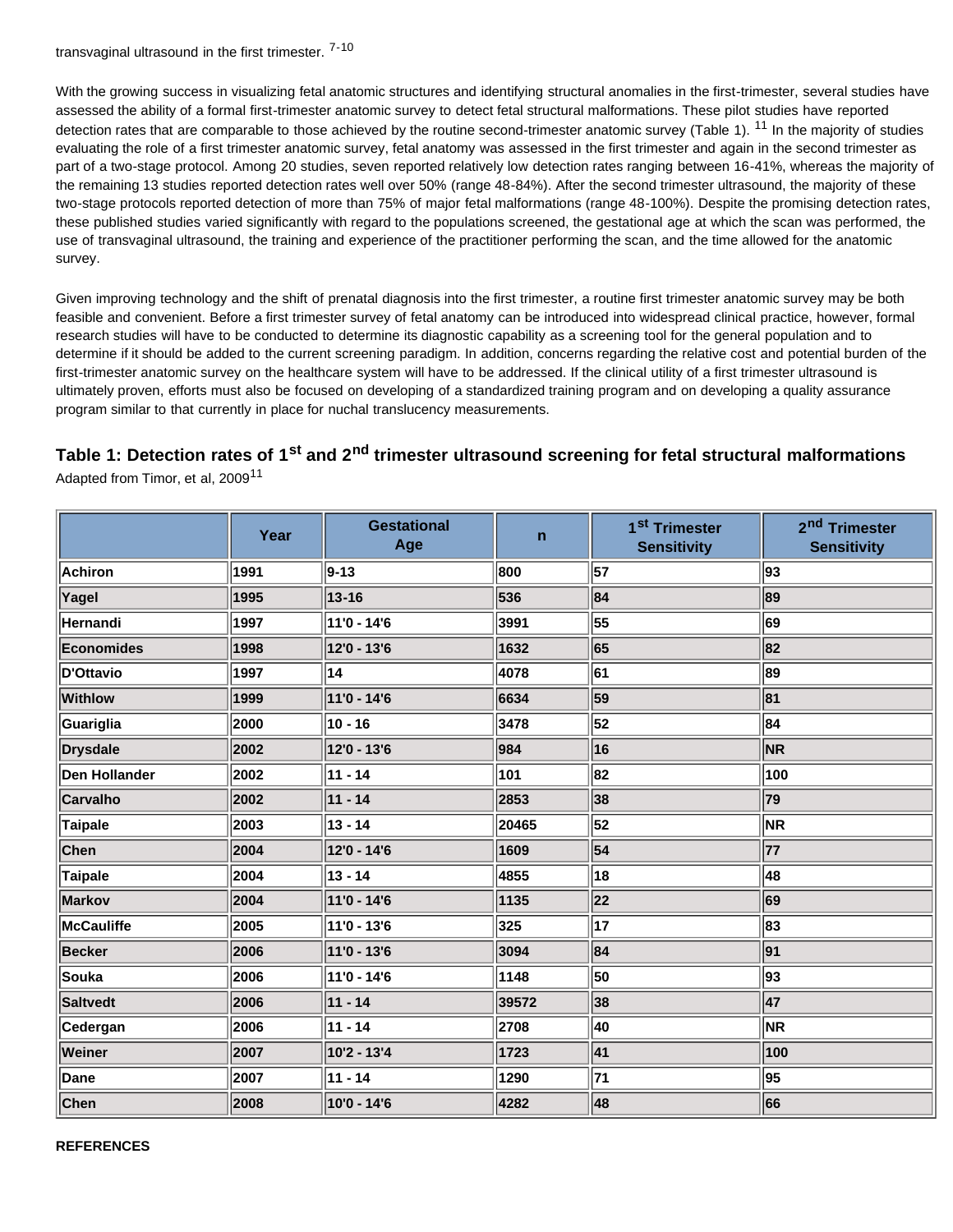<sup>1</sup> Timor-Tritsch IE, Bashiri A, Monteagudo A, Arslan AA. Qualified and trained sonographers in the US can perform early fetal anatomy scans between 11 and 14 weeks. Am J Obstet Gynecol 2004 Oct;191(4):1247-52.

 $2$  Souka AP, Pilalis A, Kavalakis Y, Kosmas Y, Antsaklis P, Antsaklis A. Assessment of fetal anatomy at the 11-14-week ultrasound examination. Ultrasound Obstet Gynecol 2004 Dec;24(7):730-4.

<sup>3</sup> Bronshtein M, Amit A, Achiron R, Noy I, Blumenfeld Z. The early prenatal sonographic diagnosis of renal agenesis: techniques and possible pitfalls. Prenat Diagn 1994 Apr;14(4):291-7.

4 Bronshtein M, Keret D, Deutsch M, Liberson A, Bar Chava I. Transvaginal sonographic detection of skeletal anomalies in the first and early second trimesters. Prenat Diagn 1993 Jul;13(7):597-601.

5 Gray DL, Martin CM, Crane JP. Differential diagnosis of first trimester ventral wall defect. J Ultrasound Med 1989 May;8(5):255-8.

6 Zimmer EZ, Bronshtein M. Early sonographic diagnosis of fetal midline disruption syndromes. Prenat Diagn 1996 Jan;16(1):65-9.

 $7$  Timor-Tritsch IE, Monteagudo A, Warren WB. Transvaginal ultrasonographic definition of the central nervous system in the first and early second trimesters. Am J Obstet Gynecol 1991 Feb;164(2):497-503.

8 Gembruch U, Knopfle G, Chatterjee M, Bald R, Hansmann M. First-trimester diagnosis of fetal congenital heart disease by transvaginal twodimensional and Doppler echocardiography. Obstet Gynecol 1990 Mar;75(3 Pt 2):496-8.

9 Bronshtein M, Zimmer EZ, Milo S, Ho SY, Lorber A, Gerlis LM. Fetal cardiac abnormalities detected by transvaginal sonography at 12-16 weeks' gestation. Obstet Gynecol 1991 Sep;78(3 Pt 1):374-8.

<sup>10</sup> Huggon IC, Ghi T, Cook AC, Zosmer N, Allan LD, Nicolaides KH. Fetal cardiac abnormalities identified prior to 14 weeks' gestation. Ultrasound Obstet Gynecol 2002 Jul;20(1):22-9.

<sup>11</sup> Timor-Tritsch IE, Fuchs KM, Monteagudo A, D'Alton ME. Performing a Fetal Anatomy Scan at the Time of First-Trimester Screening. Obstet Gynecol 2009;113:402–7.

<span id="page-3-0"></span>

## **Genetic Syndromes Associated with Increased NT Measurements**

By Renee Chard, MS, CGC Genetic Counselor and Member Nuchal Translucency Oversight Committee

Nuchal translucency (NT) measurements greater than the 95th centile have been associated, not only with an increased chance for aneuploidy, but also with a significantly increased risk for structural defects, especially congenital heart defects and diaphragmatic hernia, and with genetic syndromes. The NT Examiner will be publishing a series of articles reviewing the genetic syndromes most frequently reported in association with increased NT measurements beginning with Noonan syndrome. Future articles will review skeletal dysplasias and disorders of fetal movement.

Noonan syndrome has an estimated prevalence of 1 in 2000. Features include short stature, congenital heart disease especially pulmonary valve stenosis, lymphedema due to dysplasia of lymphatic system, short webbed neck, low posterior hairline, broad chest with widely spaced nipples, cryptorchidism, and

characteristic facies with low-set ears, bright green or blue irises, hypertelorism, ptosis, down-slanting palpebral fissures and epicanthal folds. Approximately 33% of patients with Noonan syndrome have mental retardation, which is often mild. The phenotype is variable and tends to become less apparent with age, therefore, mild cases may be unrecognized.

Noonan syndrome is a genetically heterogeneous autosomal dominant condition with a high new mutation rate. Approximately 50% are de novo cases. 70-85% have a detectable mutation in one of four genes: PTPN11 (50%), SOS1 (13%), RAF1 (3-17%), and KRAS (<5%). Mutation analysis is available; however, since the etiology is unknown in 15-30%, a negative result does not rule-out the diagnosis. It is rare for Noonan syndrome to be caused by a chromosomal duplication or deletion, therefore prenatal chromosomal microarray analysis is of limited value for testing of this condition. In a family with a known mutation, molecular testing of at risk relatives is highly accurate both pre- and postnatally.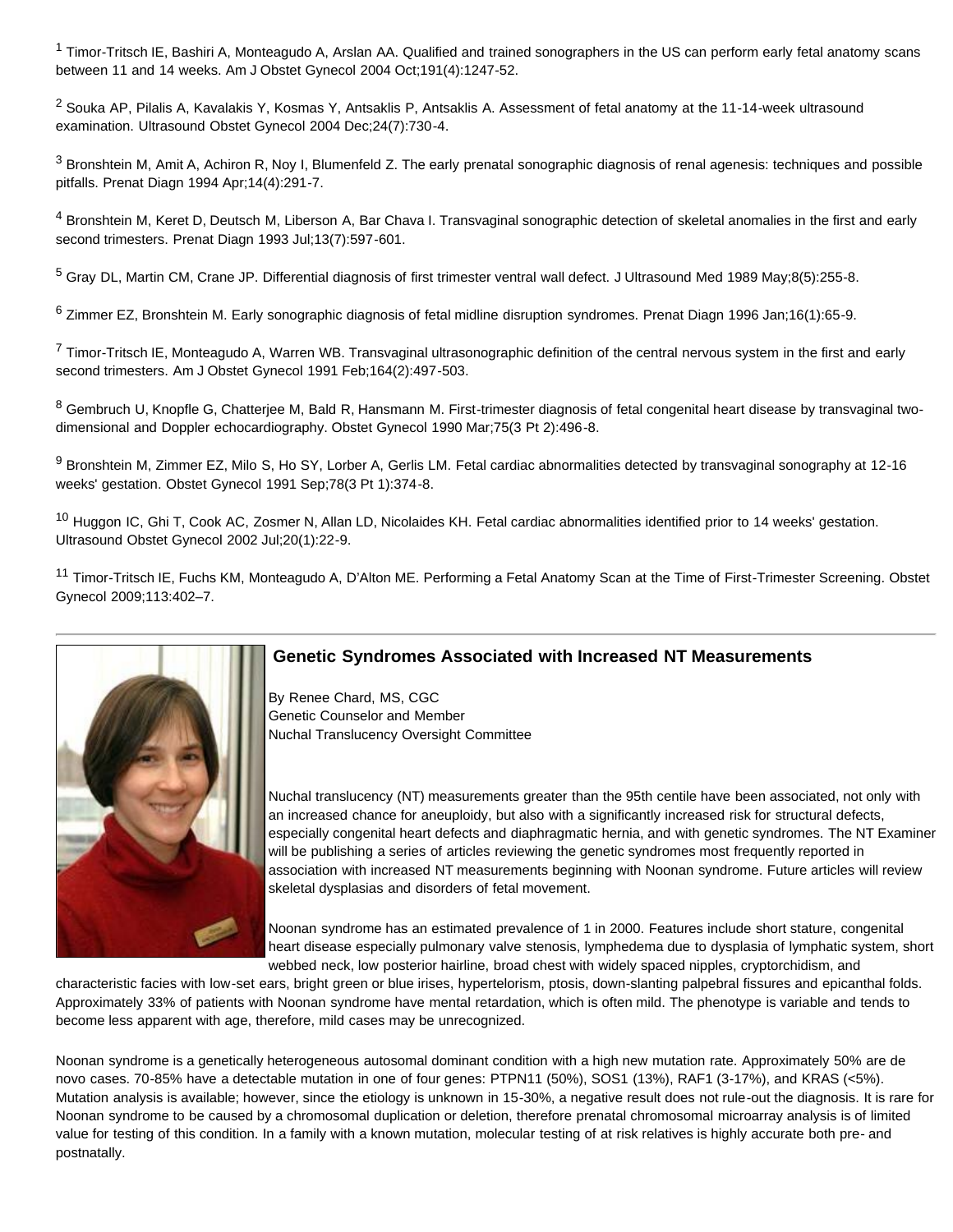Lymphatic dysfunction can result in ultrasound examination findings of increased nuchal translucency, cystic hygroma, pleural effusions, pericardial effusions, scalp edema, hydrops fetalis and associated polyhydramnios. Cardiac defects associated with Noonan syndrome can sometimes be detected prenatally. These findings are nonspecific and they can overlap with other conditions and might not warrant mutation analysis for Noonan syndrome. Ultimately, it is important to obtain a careful family history with attention to signs of Noonan syndrome in family members to determine whether genetic testing is indicated and to follow the pregnancy with ultrasound examination including fetal echocardiography.

#### **REFERENCES**

<sup>1</sup> Bekker MN et al. Persistence of nuchal edema and distended jugular lymphatic sacs in Noonan syndrome. Fetal Diagn Ther 2007;22(4):245-8.

2 GeneReviews -- NCBI Bookshelf.

3 Jones, Kenneth Lyons. Recognizable Patterns of Human Malfomation Sixth Edition. Elsevier Saunders 2006.

4 Souka et al. Increased nuchal translucency with normal karyotype. Am J Obstet Gyn 2005;192:1005-21.

## **NTQR Benefits**

The Benefits committee of the NTQR focuses on participant needs and satisfaction. The committee has developed a survey that participants will soon have the opportunity to complete. Recently the committee developed a list of exisiting benefits for participants with NTQR. The benefits listed for those who are already credentialed are as follows:

- 1. Monitoring for quality is done by statistical review of measurements, with image submission required only if remediation is necessary.
- 2. Statistical reports are provided 3-4 times per year, with data sorted by physician-sonographer pairs.
- 3. Interactive website provides ongoing education for providers and patients, information about providers by location or name, practice guidelines, and administrator functionality.
- 4. E-mail and phone support is available.
- 5. Recommendations are based on consensus of NTQR committees with representation from;
	- American College of OB / GYN (ACOG)
	- American College of Osteopathic OB / GYN (ACOOG)
	- American Institute of Ultrasound in Medicine (AIUM)
	- American College of Radiology (ACR)
	- National Society of Genetic Counselors (NSGC)
	- Society of Diagnostic Medical Sonographers (SDMS)
	- Society of Maternal Fetal Medicine (SMFM)
- 6. NTQR advocacy and influence is directed towards healthcare organizations and third-party payers to assure accessible, quality care is provided to patients by credentialed individuals.

## *NIH-Sponsored Study of Women Carrying a Baby with Spina Bifida*



*The Management of Myelomeningocele Study (MOMS), a randomized, controlled clinical trial, continues to enroll pregnant women. Health care professionals can play an important role by helping to identify and refer candidates for this study funded by the Eunice Kennedy Shriver National Institute of Child Health and Human Development (NICHD). The trial is designed to compare the safety and efficacy of prenatal versus postnatal closure of myelomeningocele. Approximately 160 women have been enrolled with another 40 needed. For the duration of the study, prenatal surgery for spina bifida is not available outside of the trial. Participating MOMS Centers are: The Children's Hospital of*

*Philadelphia, Vanderbilt University Medical Center in Nashville, and the University of California at San Francisco. The George Washington University Biostatistics Center serves as the Coordinating Center and performs the centralized screening.* 

*Patients can begin the evaluation process as soon as the diagnosis is made. For the initial screening process, women or their health care*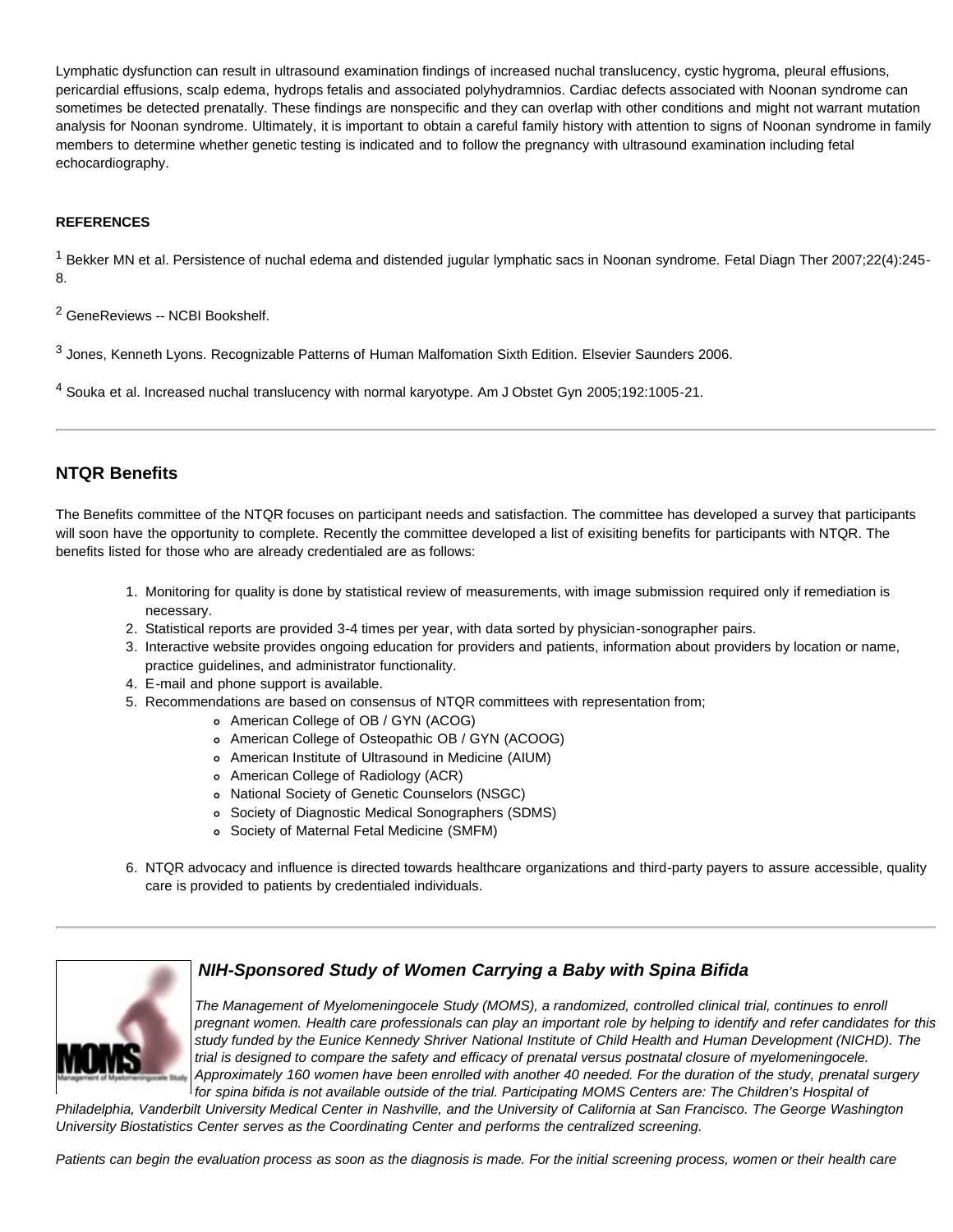*providers should contact Ms. Jessica Ratay (see below). Ms. Ratay, a genetic counselor, can explain the trial at length and/or provide information on spina bifida. If a patient remains interested in participating and consents to be screened, her medical records will be reviewed for inclusion and exclusion criteria. Healthcare providers are also encouraged to contact Ms. Ratay for information about this fetal condition and the trial.* 

*Qualifying participants are referred to a MOMS Center for further screening where they are evaluated for eligibility and decide if they wish to enroll. If so, they are randomly assigned to either the prenatal or postnatal surgery group of the trial.* 

*Participants in the prenatal group undergo surgery to repair the myelomeningocele between the 19th and 25th week of pregnancy and remain at the MOMS Center until cesarean delivery at 37 weeks. Those assigned to postnatal surgery go home after randomization and return to the MOMS Center at 37 weeks for cesarean delivery and myelomeningocele repair. Follow-up evaluations are performed at the center on all infants at 12 and 30 months of age. All travel, food and lodging costs are covered by the research study.*

#### *To refer a patient or for information*

*Contact the Study Coordinator, Jessica Ratay, MS, CGC at:*

1-866-ASK MOMS *(* 1-866-275-6667 *) E-mail: MOMS@bsc.gwu.edu [http://www.spinabifidamoms.com](http://www.spinabifidamoms.com/)*

## **I Am NTQR Credentialed, Now What?**

To maintain your credentials you only need to…

- Submit your NQTR ID (and the NTQR ID of the Physician if credentialed) on each and every lab requisition form
- Pay the yearly participation fee assessed on the anniversary of your NTQR Credentials. Once your anniversary date has arrived you may log on to your NTQR account and the payment screen will appear.
- Submit images ONLY if you fall into remediation. Our remediation policy is currently under review and will be implemented in the coming months.

The NTQR is committed to education, credentialing, and ongoing quality monitoring to insure appropriate risk assessment services for patients. One major difference between NTQR and other credentialing organizations that participants notice is the quality monitoring system. NTQR based on literature that demonstrates that ongoing image review may be subjective has based their quality monitoring on an automated (for most users) system of epidemiologic analysis. In the NTQR system once you are credentialed you do not have to submit images again unless you fall into a remediation protocol.

There is no expiration of your NT credentials and there is no need to send us any images for renewal. Currently, once a Provider has acquired their NT credentials we monitor their data through the laboratories. The data monitoring and reporting is completely automated. Periodically, each participating lab sends us data. It is this data that we compile and on a quarterly basis we issue epidemiologic reports to all of our credential members. Depending on the results of those reports will determine if the Provider falls into remediation. Additional images may be required in the remediation phase. We last issued our reports to all credentialed Providers in July 2009. The next round of reports is scheduled to be sent in the next several days.

In order to adequately provide an analysis for our Providers we require 30 data points every 12 months to be submitted to the laboratories. With respect to our remediation policy we are currently deciding what to do with Providers that would not collect 30 data points every 12 months.

NTQR credentials do not expire. However, a Provider can fall into remediation. Our quality monitoring works by analyzing the data we receive from all the laboratories. On a quarterly basis we issue reports. If on subsequent reports a Provider's Median NT MoM is outside the expected range then that Provider would fall into remediation. Only then would further education and images be required to be removed from remediation. So, as long as a Providers' reports continuously show median NT MoM within the expected range that Provider will always be in good standing. We are expected to fully implement our remediation policy in the few months.

It is extremely important for you to write on each lab req form the NTQR ID of the Sonographer and the NTQR ID of the Reading MD (if credentialed).

The Sonographer and Physician should be putting their NTQR ID on the lab requisition form. There should be two slots on the forms, depending on the laboratory you work with. While some laboratories have modified their forms to display the Sonographer and Reading MD fields, other laboratories only display the Sonographer field. Still other laboratories do not have any slots listed. And in some cases the laboratory sales representative has produced pre-printed sheets with the IDs on them. In all cases, it is important for the Provider to put their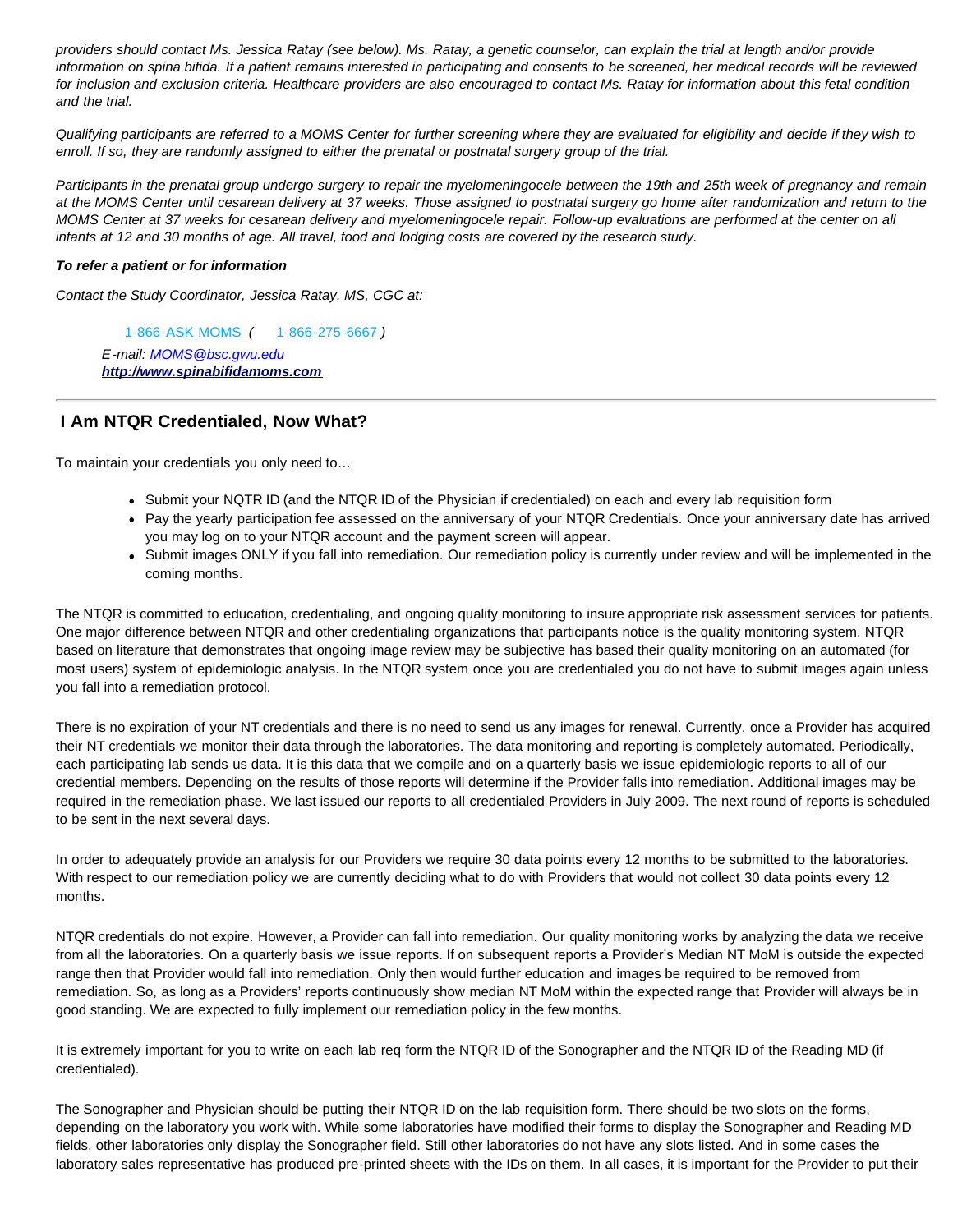NTQR ID on the form. The Sonographer who scans the patient should put the NTQR ID in the Sonographer field. The Physician who reads the scan should put their ID in the Reading MD field. If the Physician scans and reads the image then his/her ID would go in both fields. But, only if there is no Sonographer involved. If the form does not explicitly display these fields we are asking the Providers to write their ID somewhere prominently on the form.

Once we receive the data we then produce two types of reports. The first report is for the Sonographer grouped out by the Reading MD. The second report is the reverse. It is a report for the Physician grouped out by the Sonographer. Depending on whether we receive data from you based on the Sonographer and/or Sonologist field will depend if you receive one or both reports. That is, if we receive data with a Provider's NTQR ID in the Sonographer field then they would receive the Sonographer report. If we receive data with a Provider's NTQR ID in the Sonologist field then they would receive the Sonologist report.

A listing of participating laboratories can be found at<https://www.ntqr.org/SM/Lab/wfParticipatingLab.aspx>.

If you do not send your bloodwork to a participating laboratory you still have three alternatives in order to continue participating in our data monitoring program and to continue receiving our reports. They are:

- Send your data to the NTQR in Microsoft Excel or ASCII format. For the NTQR to perform yearly ongoing data monitoring of its Providers and issue quarterly epidemiologic reports we require the following information in a text or Microsoft Excel file sent to us via E-mail.
	- 1. Sonographer NTQR ID
	- 2. Reading MD NTQR ID (if physician is credentialed)
	- 3. NT Measurement
	- 4. CRL Measurement
	- 5. UltraSound Date
	- 6. Total Fetuses
	- 7. If Total Fetuses > 1 then I would need the NT and CRL Measurement for each additional fetus
- Have your laboratory send your data directly to the NTQR.
- Upload records yourself using our new upload functionality that is set to be released November 1, 2009.

If you can send the above data periodically (perhaps monthly) to the NTQR that would be great! If your lab is listed at <https://www.ntqr.org/SM/Lab/wfParticipatingLab.aspx> you do not need to send the NTQR anything. You just need to make sure the Sonographers and Physicians (if credentialed) place their NTQR ID on the lab requisition forms.

## <span id="page-6-0"></span>**ISUOG Sonographer Survey**

The International Society of Ultrasound in Obstetrics and Gynecology (ISUOG) has created a survey through which the group hopes to gain insight into sonographers and their needs. The survey is available at the link below:

#### **[http://www.surveymonkey.com/s.aspx?sm=\\_2fAtjqA\\_2fmxA31v7YXXhi\\_2flA\\_3d\\_3d](http://www.surveymonkey.com/s.aspx?sm=_2fAtjqA_2fmxA31v7YXXhi_2flA_3d_3d)**

## <span id="page-6-1"></span>**Join NTQR and Get Credentialed**

**The Nuchal Translucency Quality Review Program (NTQR) is a United States based effort seeking to establish a NT quality control system and help formalize set standards. NTQR offers a unique opportunity to learn about the proper techniques and theories involved in obtaining accurate and reproducible NT measurements from the 11-14 week ultrasound scan and first trimester risk assessment for Down Syndrome, while also offering a method to evaluate and track provider proficiency though ongoing NT quality monitoring reports.** 

**Two ways to join NTQR and get credentialed!** 

#### 1. On Line

#### 1. Go to **[www.ntqr.org](http://www.ntqr.org/)**

- 2. Register
- 3. On your computer, watch the same lectures given at NTQR's land-based courses. (This doesn't have to be done in one sitting)
- 4. Take the same on-line test as land-based course participants
- 5. Submit 5 NT images for quality review
- 6. Get credentialed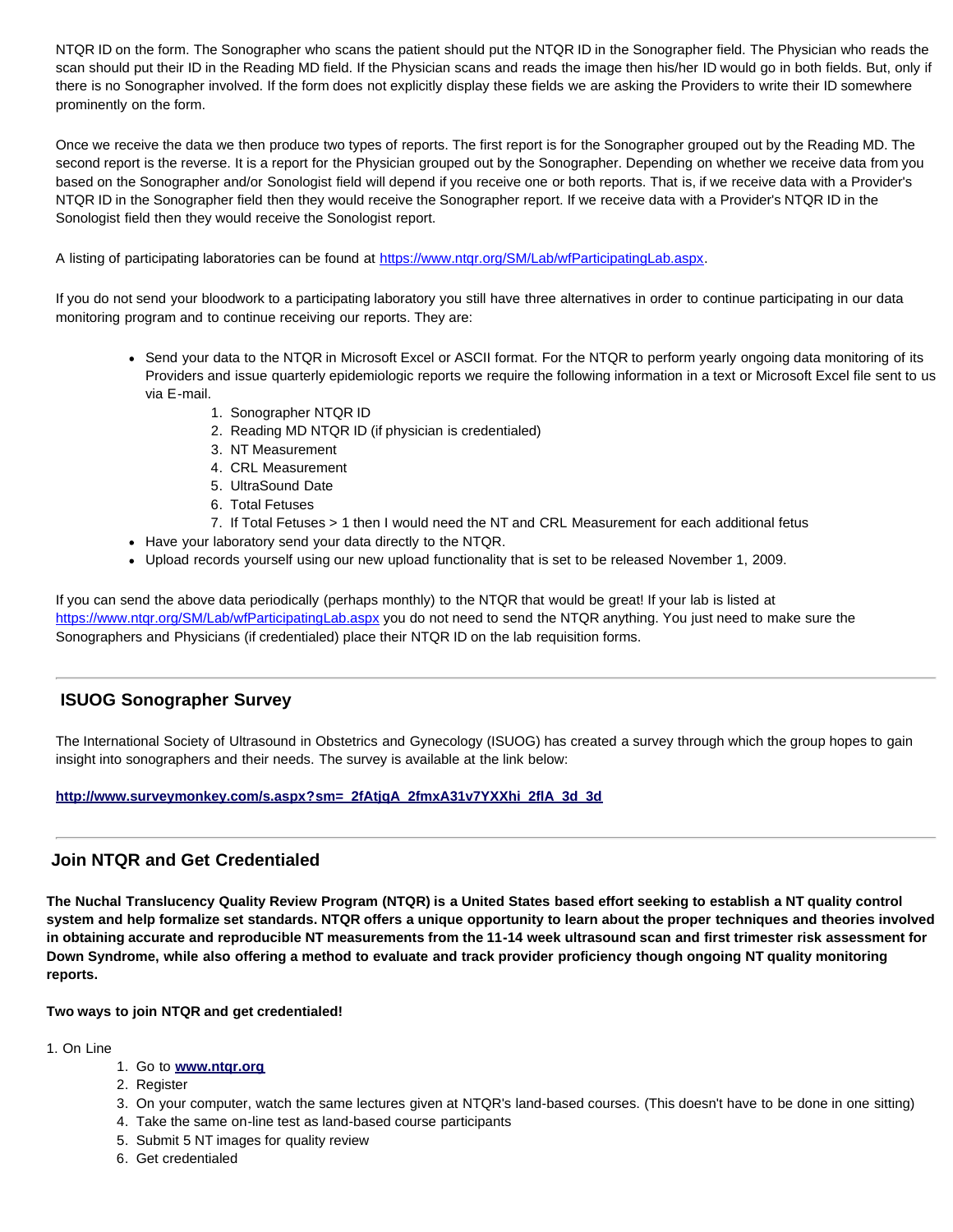- 2. Plan to attend one of these upcoming NTQR land-based courses:
	- 1. Register and attend a 2009 2010 planned Land-Based Courses (see below)
	- 2. Take the on line exam
	- 3. Submit 5 NT images for quality review
	- 4. Get credentialed

*A Practical Approach to the High Risk Pregnancy: Management and Ultrasound Minneapolis Airport Marriott Minneapolis, MN October 24-25, 2009 [Registration Information](http://www.allina.com/ac/events.nsf/GetEvents/A_Practical_Approach_to_High_Risk_Pregnancy_(Bloomington_Minnesota)1024)*

*18th Annual Advanced Ultrasound Techniques in Obstetrics and Gynecology FireSky Resort and Spa Scottsdale, Arizona November 5-7, 2009 [Registration Information](mailto://barbara_shaw@pediatrix.com/)*

*Society of Maternal Fetal Medicine 30th Annual Meeting The Pregnancy Meeting Hilton Chicago Chicago, Illinois February 1-6, 2010 [Registration Information](http://www.smfm.org/)*

### <span id="page-7-0"></span> **NTQR Program Fast Facts**

*18th Annual OB / GYN Ultrasound Update for Clinical Practice Lago Mar Resort & Club Ft. Lauderdale, Florida December 3-6, 2009 [Registration Information](http://www.meetingpro.info/plaza/registrants/GoHo09/GoHo09.htm)*

*National Conference on OB / GYN Ultrasound The Westin Chicago River North Chicago, Illinois December 4-6, 2009 [Registration Information](http://www.iame.com/courses/ob1209/ob.html)*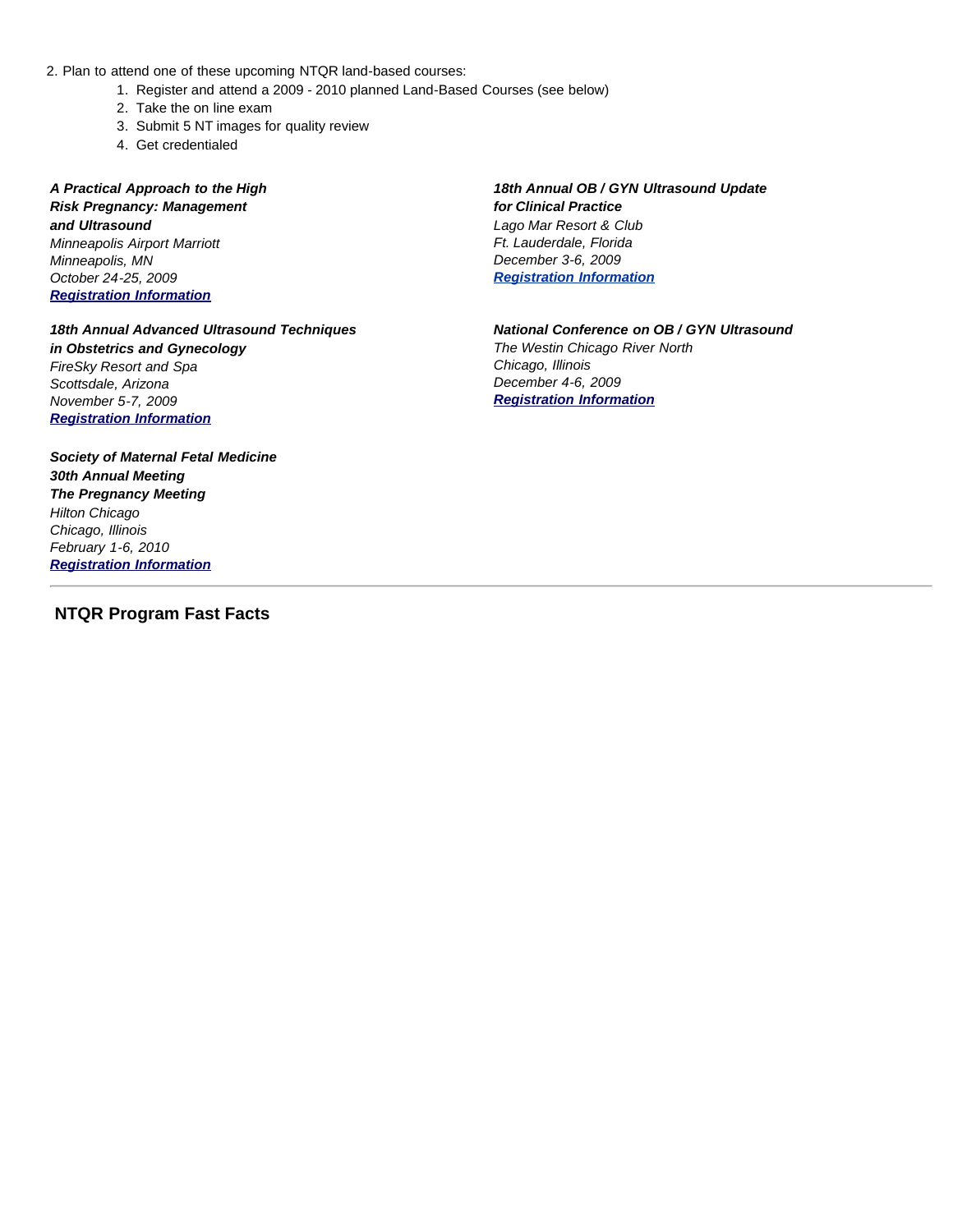

#### **Program Statistics**

- 4,968 providers of NT measurements have registered with the Nuchal Translucency Quality Review Program
- 3,518 providers have been credentialed through NTQR
- Over 24,000 NT images have been reviewed by NTQR's Expert Reviewers
- Over 575,000 data sets have been provided by participants or by our partner laboratories. These data sets were analyzed to produce individual epidemiologic reports. 3,384 personalized reports were sent to participants in July 2009.
- To see a list of our partner laboratories, go to **[www.NTQR.org](http://www.ntqr.org/)**